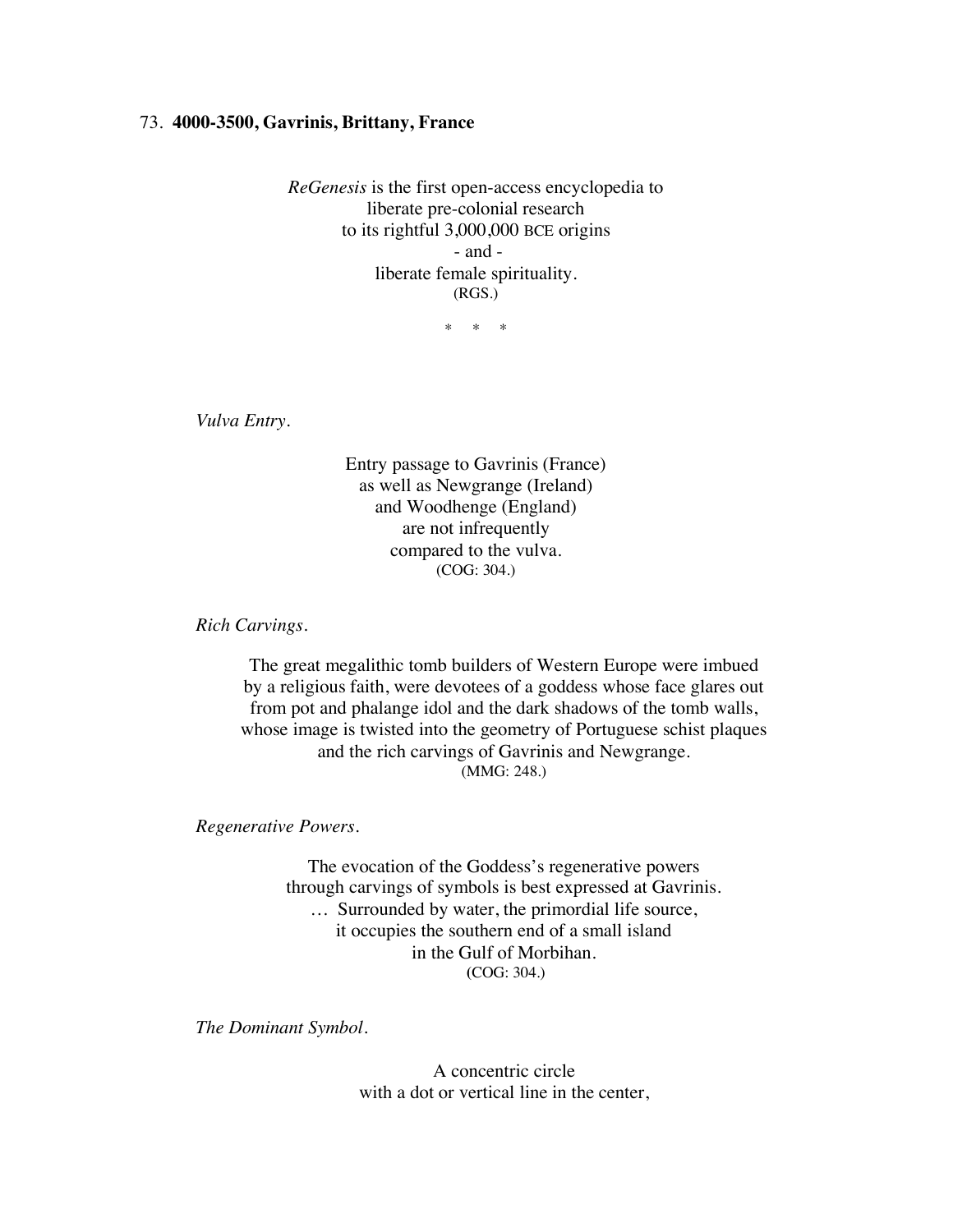that is, the vulva. **(**COG: 304.)

*Arc Motif.* 

## Extensive use of wavy and concentric arc motifs is suggestive of the surrounding watery element. (COG: 304.)

The exceptional east facing tomb \* on Gavrinis Island in Brittany is a passage grave aligned with the rising sun at winter solstice as well as the equinoxes. "The light that enters the megalithic tombs on winter solstice, illuminating their inner chambers, is also metaphoric. This is the sign of quickening – the womb of Death made fertile for new life" (COG: 305). (From personal experience, the rising moon is equally profound if not breathtaking as "the main orientation of the passage is toward an extreme rising position of the moon." (COG: 304.)

\* Further east facing temple – tomb entries that are lit at the solstices: 3500-3200, Knowth, Ireland; 3200, Newgrange, Ireland (see 3200, Irish Neolithic entry); 3100, Stonehenge, England; 3000, Woodhenge, England; 2500, West Kennet Long Barrow, England; 1490-1468, Hatshepsut Temple, Egypt, 1290-1223, Abu Simbel, Egypt; and Chaco Canyon, New Mexico (RGS). (RGS: 3100, Stonehenge, England)

The entrance to the Gavrinis passage tomb, or cairn, includes 26 significantly decorated standing stones that line or fully cover the passageway including the owl plus a vulva. "Extensive use of wavy and concentric arc motifs is suggestive of the surrounding watery element. The dominant symbol is a concentric circle with a dot or vertical line in the center, that is, the vulva **(**COG: 304)." This passage tomb is "one of the richest megalithic monuments in Brittany, remarkable for the excellence of its relief engravings." **(**COG: 304.)

Gavrinis is a dome-like or beehive design, similar to Newgrange at county Meath, Ireland as well as Crete and the Peloponnese's tholoi (tholos) tombs and Mycenaean chamber tombs. \* This beehive design can also be compared to a womb or a womb space. In addition to this comparison, the entry passage to Gavrinis (France) as well as Newgrange (Ireland) and Woodhenge (England) are not infrequently compared to the vulva. (COG: 304.) This is also said of the entry stones to Norn's Tump and Windmill Tump in Gloucestershire, England, 3000 BCE.

\* Regarding the Irish Newgrange alignment with the Gavrinis tomb, Frank Battaglia believes that the Irish passage tomb culture clearly originated in Brittany, France. (GR: 55; KTP: 168-171; MAM: 17-30.)

Gavrinis, Newgrange and the Tholos Tombs all face the rising sun. According to Goodison, believes this suggests a belief in the regeneration and 'revival of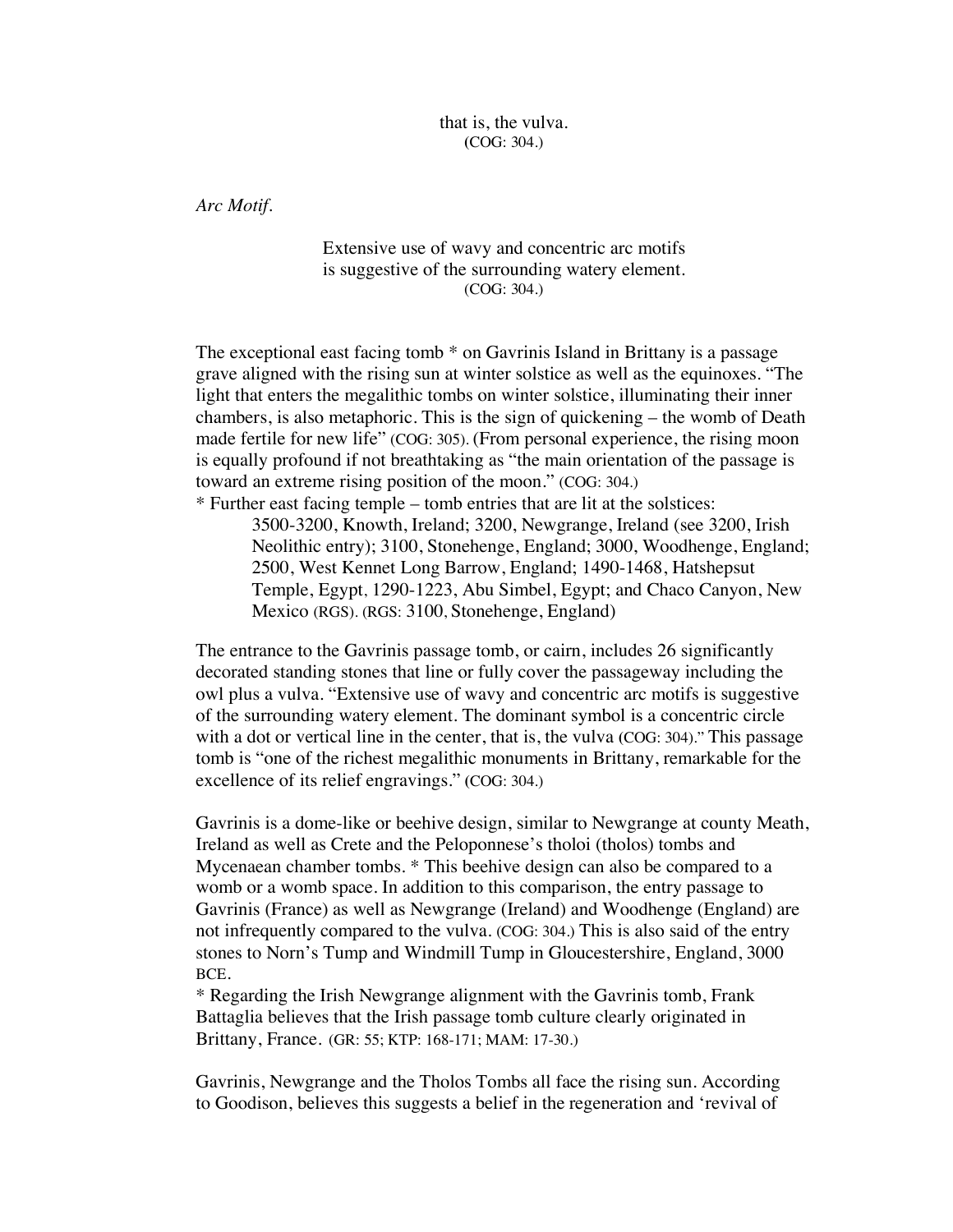the body after death.' (MHE: 98.) (MAWE: 172-175, Figs., 110-122, and plates 8-10; LOG: 224-5; COG: 304-5; MHE: 76-82, 98; TAW: 46; GS: 120; MG: 93-95.)

The implication is of revival, of the reappearance or resurrection of what had previously disappeared, the sun rises from the night in the east after disappearing in the west. …What was the basis for the tradition if it were not connected in some way with the morning sun? … The tomb was regarded as a womb of the goddess, which had to be fertilized at and after burial, and from which the deceased would be eventually be delivered (MHE: 98-99).

For a detailed description of Gavrinis' 26 entrance stones plus other related sites and images:

- Baring, Anne, and Jules Cashford. *The Myth of the Goddess: Evolution of an Image*. London, England: Viking, 1991: 93-97. (MG.)
- Crawford, Osbert Guy Stanhope. *The Eye Goddess*. 2<sup>nd</sup> ed. Oak Park, IL: Delphi Press, 1991. 68-78. (TEG.)
- Fleming, Andrew. "The Myth of the Mother Goddess." *World Archaeology* 1 (1969). 247-261: (MMG.)
- Le Roux, C.T. and Yvon Boëlle. *Carnac, Locmariaquer and Gavrinis*. Rennes, France: Ouest-France, 2001. (CLG.)
- Twohig, Elizabeth Shee. *The Megalithic Art of Western Europe*. Oxford, England: Oxford University Press, 1981. (MAWE.)

Further research on vulva representations: 34,000-28,000, Les Eyzies Vulva Engravings, Dordogne Caves**;** 30,000-25,000, Aurignacian Age; 8000/7000-5000, Early Neolithic; and 1790-1700, Goddess of Kultepe, Anatolia. (RGS.)

Further research on vulva images: 34,000-28,000, Les Eyzies Vulva Engravings, Dordogne Caves; 31,000, Chauvet Cave and Vulva Engravings; 30,000-25,000, Aurignacian Age; 30,000-25,000, Goddess of Willendorf, Austria; 25,000-20,000, Goddess of Laussel; 5300-4300, Climactic Phase and Script in Old Europe; 3000- 2000, Cycladic Goddesses; 2600-2000, Early Bronze Age, Crete, Chthonian; and 400, Celtic Sheela-na-gig. (RGS.) (For additional CE research, see illustration of a 1600 c. vulva labyrinth design in: Bord, Janet. *Mazes and Labyrinths of the World*. New York, NY: Dutton, 1976. 85, Fig. 127. **(**MLW.)) (RGS.)

Further V/triangle/vulvic research: 70,000, Blombos Cave; 34,000-28,000, Les Eyzies Vulva Engravings, Dordogne Caves; 31,000, Chauvet Cave and Vulva Engravings; 30,000-25,000, The Aurignacian Age; 30,000, Labyrinths, Spirals, and Meanders; 30,000-25,000, Goddess of Willendorf, Austria; 8000/7000-5000, Early Neolithic; 7000-5000, Early Neolithic Crete; 5500-3500, Cucuteni (Tripolye) Culture, Eastern Europe; 5300-4300, Climactic Phase and Script in Old Europe; 4000-3000, Locmariaquer, Brittany Hook Symbology; 2000, Asherah; 1900-1800, Dawning of the African Alphabet and the Aniconic Goddess Triangle; 1790-1700, Goddess of Kultepe, Anatolia; 1500, Lachish Ewer, Triangle, and Menorah; and 800, Tanit (Also Taanit, Ta'anit, Tannit, or Tannin). (RGS.)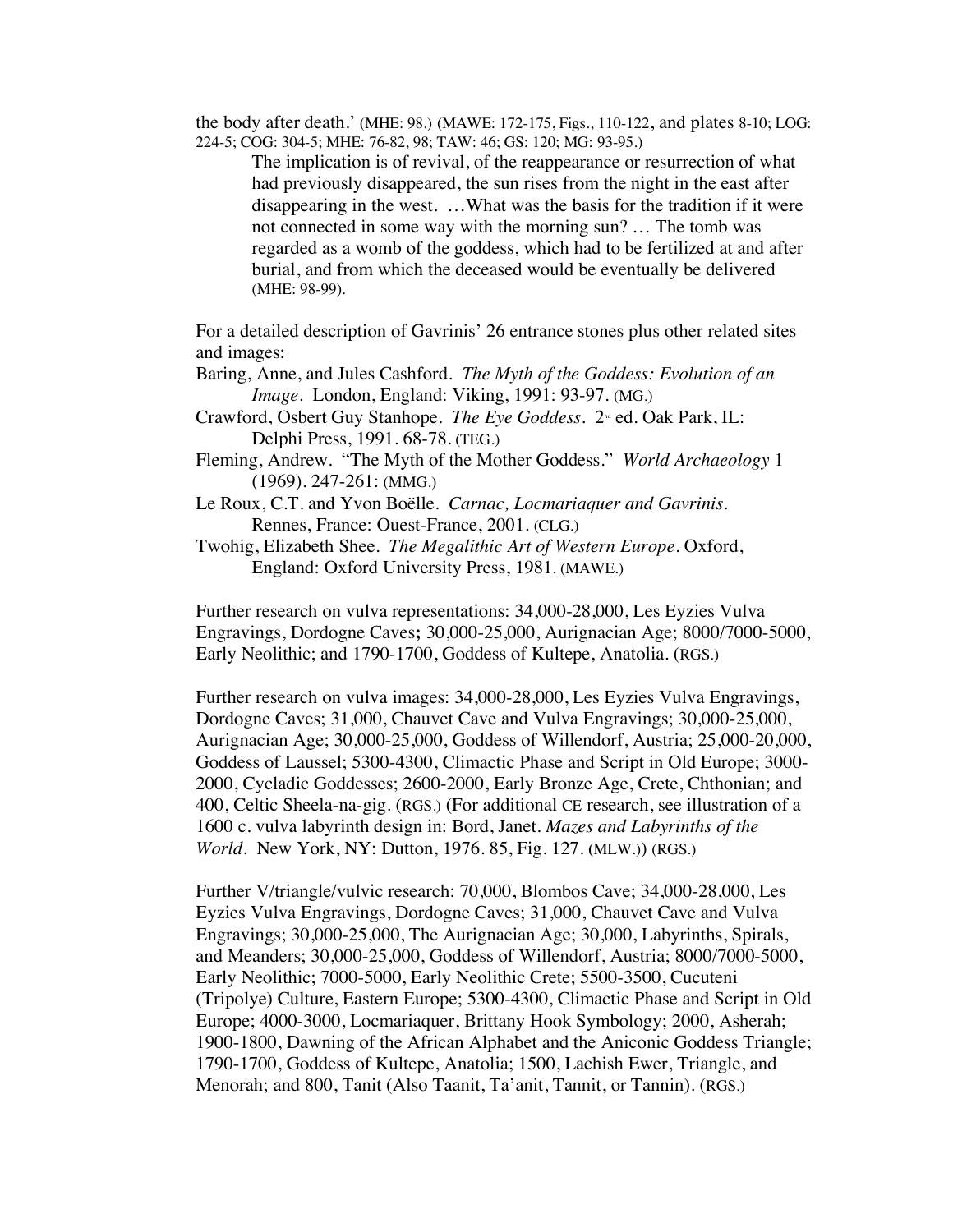Further research on symbolic systems including the V/triangle/vulvic cave engravings and gender emergence:

- Caldwell, Duncan. "Supernatural Pregnancies: Common Features and New Ideas Concerning Upper Paleolithic Feminine Imagery." *Arts & Cultures.*  Geneva, Switzerland: Barbier-Mueller Museums, 2010. 52-75. (SPC.)
- Christ, Carol P. "Why Women Need the Goddess: Phenomenological, Psychological, and Political Reflections." *Womanspirit Rising: A Feminist Reader in Religion*. Eds. Carol P. Christ, and Judith Plaskow. San Francisco, CA: Harper & Row, 1979. 71-86. (WWN.)
- Clottes, Jean, and J. David Lewis-Williams. *The Shamans of Prehistory: Trance and Magic in the Painted Caves.* Trans. Sophie Hawkes. New York, NY: Harry N. Abrams, 1998. (SOP.)
- Conroy, L. P. "Female Figurines of the Upper Paleolithic and the Emergence of Gender." *Women in Archaeology: A Feminist Critique*. Eds. Hilary du Cros and Laurajane Smith. Canberra, Australia: Dept. of Prehistory, Research School of Pacific Studies, Australian National University, 1993. 153-160. (FF.)
- Jabr, Ferris. "Ars Longa." *New York Times Magazine,* Dec. 7, 2014: 18, 20. (ARSL.)
- Joan, Eahr Amelia. "Ochre's Living Lineage: The Gyne-Morphic Bloodline of Spirituality." 2017. (OLL.)
- Lewis-Williams, David J. *The Mind in the Cave: Consciousness and the Origins of Art.* London, England: Thames and Hudson, 2002. (MIC.)
- Marler, Joan, and Miriam R. Dexter, Eds. *Signs of Civilization: Neolithic Symbol System of Southeast Europe*. Novi Sad, Hungary: Institute of Archaeomythology, 2009. (SC.)
- McCoid, Catherine Hodge and LeRoy D. McDermott. "Toward Decolonizing Gender." *American Anthropologist* 98.2 (Jun. 1996): 319-326. (TDG.)
- Rubin, Alissa J. "A Mirror of Subterranean Wonders: Replica of Chauvet Cave Bristles with Lifelike Paintings." *New York Times*, Apr. 25, 2015: C1-C2. (MSW.)
- Tedlock, Barbara. *The Woman in the Shaman's Body: Reclaiming the Feminine in Religion and Medicine*. New York, NY: Bantam Books, 2005. (WSB.)

Re-Genesis research on ancient healing/re – generating centers, some more wellknown than others: Anatolian Bursa, Pergamon/Asclepion, Perge, Pamukkale, Ephesus and Bogazkoy; Egyptian Philae, Dendera, Abu Simbel/Abshek's Sacred Cave, and Kom Ombo; Roman Villa of Mysteries, Herculaneum, and Pompeii; Greek Kos; Minoan Crete; Megaliths Stonehenge, Avebury, Woodhenge, and West Kennet Long Barrow; ancient chalk mound Silbury Hill; Celtic Glastonbury/Chalice Well, and Brythonic Bath; Breton Gavrinis; Eire/Ireland's Knowth and Newgrange; Syrian Palmyra, \* and Iberian/Roman Alhambra. \* UNESCO world–heritage site Palmyra was invaded and seized by Islamic militants on 5–20–2015. Ancient Palmyra was a major caravan juncture for centuries, crossroad center of trade, dark–deity rituals, water–healing facilities,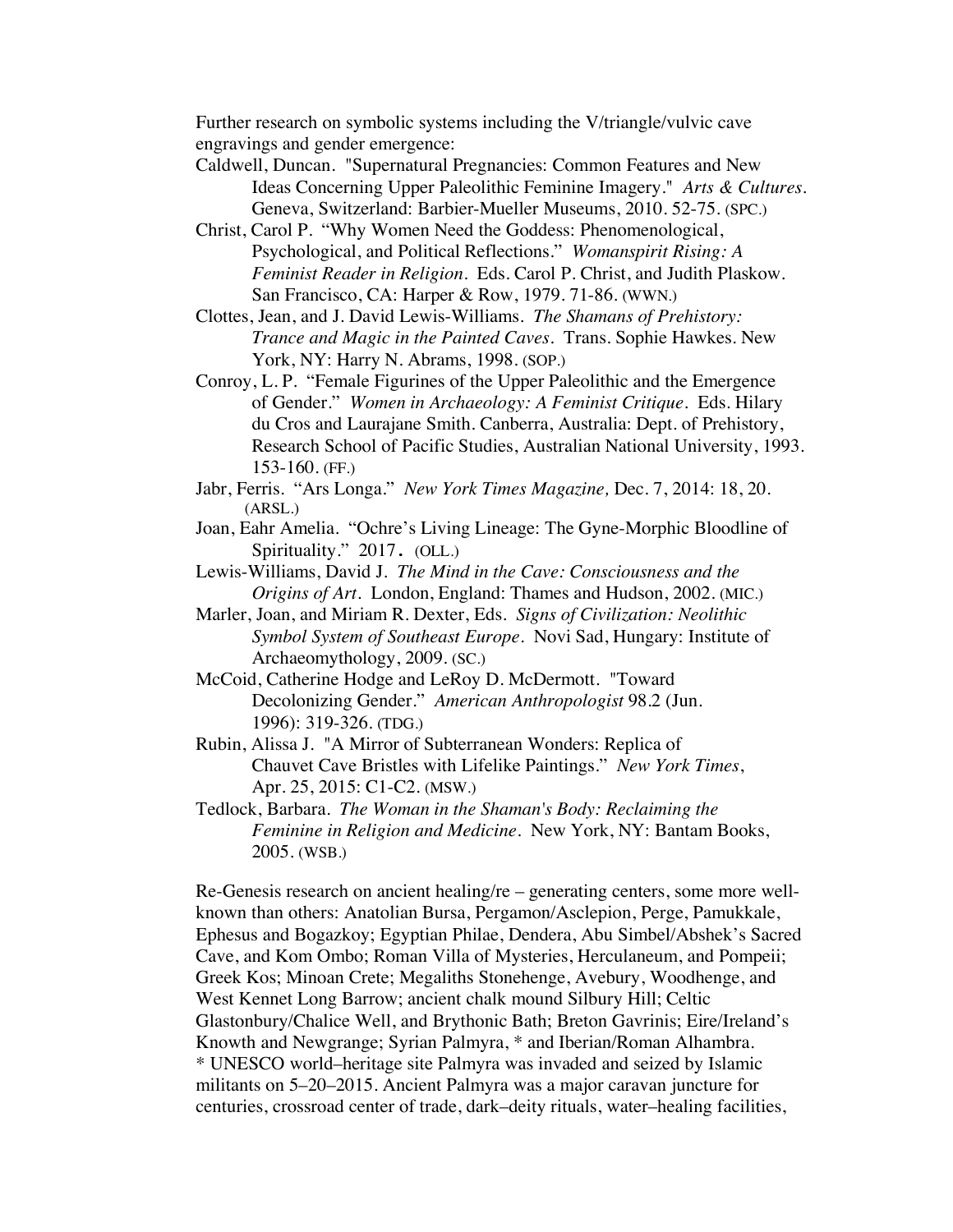and mercantile information exchange resource for Greek, Roman, Persian and Islamic cultures. As a world–crossroad repository, Palmyra's archaeology is/was (?) an iconic legacy and archive of ancient civilizations.

IMAGE: AERIAL VIEW: GAVRINIS, FRANCE.

PHOTO: © GSA. DESCRIPTION: AERIAL VIEW OF EAST FACING GAVRINIS PASSAGE TOMB. BEEHIVE DESIGN SIMILAR TO CRETE'S THOLOS TOMB AND NEWGRANGE IN IRELAND.

SLIDE LOCATION FRANCE, SHEET 3, ROW 1, SLEEVE 3, SLIDE #1, 4000-3000 BCE. CO\_FRA\_S3\_R1\_SL3\_S1.jpg

SHOT ON LOCATION: GAVRINIS, MORBIHAN GULF OF BRITTANY, FRANCE. NOTE 1:

> FOR RE-GENESIS RESEARCH ON OTHER BCE EAST FACING TEMPLE-TOMB ENTRIES THAT ARE LIT AT THE SOLSTICES: 4000-3500 GAVRINIS, BRITTANY, FRANCE; 3500-3200, KNOWTH, IRELAND; 3200, NEWGRANGE, IRELAND (SEE 3200, IRISH NEOLITHIC ENTRY); 3100, STONEHENGE, ENGLAND; 2500, WEST KENNET LONG BARROW, ENGLAND; 1490-1468, HATSHEPSUT TEMPLE, EGYPT; 1290-1223, ABU SIMBEL, EGYPT; AND CHACO CANYON, NEW MEXICO (RGS). (RGS: 3100, STONEHENGE, ENGLAND).

NOTE 2: FOR FURTHER INFORMATION: www.stonepages.com/england/england.html NOTE 3: FIELDWORK PROJECT 1989.

IMAGE: TIMELINE FROM GAVRINIS, FRANCE TO STONEHENGE, ENGLAND. PHOTO: © GSA. DESCRIPTION: TIMELINE FROM GAVRINIS (GAVR'INNIS / GAVRINI), FRANCE TO STONEHENGE, ENGLAND. SLIDE LOCATION ENGLAND, SHEET 4, ROW 1, SLEEVE 1, SLIDE #1, BCE. CO\_ENG\_S4\_R1\_SL1\_S1.jpg

SHOT ON LOCATION: BRITISH MUSEUM: LONDON, ENGLAND.

NOTE 1: FOR FURTHER INFORMATION: www.stonepages.com/england/england.html NOTE 2: FIELDWORK PROJECT 1982.

IMAGE: SIGNAGE: GAVRINIS, FRANCE.

PHOTO: © GSA. DESCRIPTION: GAVRINIS CAIRN SIGNAGE, ILLUSTRATING ELABORATELY DECORATED STONE R9, INC. SPLENDID CONCENTRIC ARCS AND CURVES. "THIS IS ONE OF THE MOST ELABORATELY AND BEST LAID–OUT OF THE GAVRINIS STONES" (MAWE: 174, FIG. 117).

SLIDE LOCATION FRANCE, SHEET 3, ROW 1, SLEEVE 2, SLIDE #1, 4000-3000 BCE. CO\_FRA\_S3\_R1\_SL2\_S1.jpg

SHOT ON LOCATION: GAVRINIS, MORBIHAN GULF: BRITTANY, FRANCE. NOTE 1: (MAWE: FIG 117, R9.) NOTE 2: FIELDWORK PROJECT 1989.

IMAGE: ENTRANCE TO GAVRINIS: GULF OF BRITTANY, FRANCE. PHOTO: © GSA. DESCRIPTION: ENTRANCE TO GAVRINIS PASSAGE TOMB, OR CAIRN. INCLUDES 26 SIGNIFICANTLY DECORATED STANDING STONES THAT LINE THE PASSAGEWAY.

SLIDE LOCATION FRANCE, SHEET 3, ROW 3, SLEEVE 3, SLIDE #9, 4000-3000 BCE. CO\_FRA\_S3\_R3\_SL3\_S9.jpg

SHOT ON LOCATION: GAVRINIS: GULF OF BRITTANY, FRANCE. NOTE 1:

> GAVRINIS IS A DOME-LIKE OR BEEHIVE DESIGN, SIMILAR TO NEWGRANGE AT COUNTY MEATH, IRELAND AS WELL AS CRETE AND THE PELOPONNESE'S THOLOI (THOLOS) TOMBS AND MYCENAEAN CHAMBER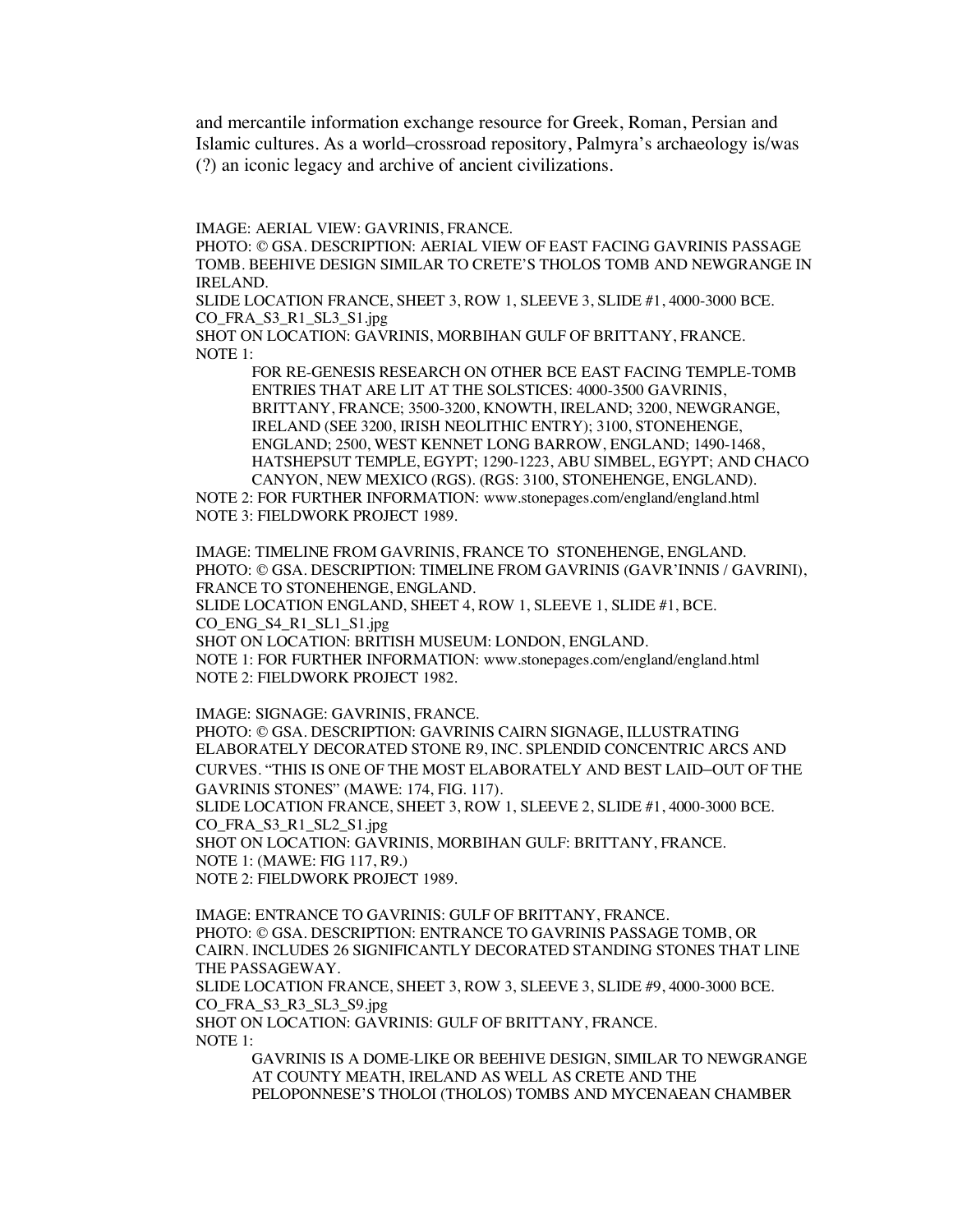TOMBS. THIS BEEHIVE DESIGN CAN ALSO BE COMPARED TO A WOMB OR A WOMB SPACE (RGS).

NOTE 2: ENTRY (PASSAGES) TO GAVRINIS (FRANCE) AS WELL AS NEWGRANGE (IRELAND) AND WOODHENGE (ENGLAND) ARE NOT INFREQUENTLY COMPARED TO THE VULVA COG: 304; RGS). NOTE 3: FIELDWORK PROJECT 1989.

IMAGE: RELIEF ENGRAVINGS, GAVRINIS: GULF OF BRITTANY, FRANCE. PHOTO: © GSA. DESCRIPTION: RELIEF ENGRAVING OF LABYRINTHINE OWL EYES PLUS THREE CUP-HOLES.

SLIDE LOCATION FRANCE, SHEET 3, ROW 2, SLEEVE 3, SLIDE #10, 4000-3000 BCE. CO\_FRA\_S3\_R2\_SL3\_S10.jpg

SHOT ON LOCATION: GAVRINIS, MORBIHAN GULF: BRITTANY, FRANCE. NOTE 1: "[THE SPIRAL MAY] BE THOUGHT OF AS AN ELEMENTARY UNICURSAL LABYRINTH AS THEY HAVE AN INDIRECT PATH LEADING TO A HIDDEN CENTER (MLW: 18: RGS)."

NOTE 2: PAIRED SPIRAL OCULI MAY BE INTERPRETED AS OWL EYES? NOTE 3: ALSO SEE TWOHIG'S, *THE MEGALITHIC ART OF WESTERN EUROPE*. (MAWE.) NOTE 4: FIELDWORK PROJECT 1989.

IMAGE: TREE – OF – LIFE: GAVRINIS, FRANCE.

PHOTO: © GSA. DESCRIPTION: RELIEF ENGRAVING OF TREE – OF – LIFE. SLIDE LOCATION FRANCE, SHEET 3, ROW 3, SLEEVE 4, SLIDE #11, 4000-3000 BCE. CO\_FRA\_S3\_R3\_SL4\_S11.jpg

SHOT ON LOCATION: GAVRINIS, MORBIHAN GULF: BRITTANY, FRANCE. NOTE 1:

> ASHERAH'S ICONOGRAPHY IS ALL FORMS OF THE TREE MANIFESTED IN RITUAL GROVES, TREES, MAY POLES, TEMPLE PILLARS, PRIMEVAL FORESTS, AND GODDESS PILLAR FIGURES WITH FULL NOURISHING BREASTS (AMST: 42-44; AH: 398; COA; APL; RGS).

NOTE 2: FIELDWORK PROJECT 1989.

IMAGE: CONCENTRIC ARC MOTIFS: GAVRINIS, FRANCE.

PHOTO: © GSA. DESCRIPTION: CONCENTRIC ARC MOTIFS WITH SERPENTINE ENGRAVINGS ON THE SIDE.

SLIDE LOCATION FRANCE, SHEET 3, ROW 1, SLEEVE 5, SLIDE #21, 4000-3000 BCE. CO\_FRA\_S3\_R1\_SL5\_S21 .jpg

SHOT ON LOCATION: GAVRINIS, MORBIHAN GULF: BRITTANY, FRANCE. NOTE 1:

EXTENSIVE USE OF WAVY AND CONCENTRIC ARC MOTIFS IS SUGGESTIVE OF THE SURROUNDING WATERY ELEMENT. THE DOMINANT SYMBOL IS A CONCENTRIC CIRCLE WITH A DOT OR VERTICAL LINE IN THE CENTER, THAT IS, THE VULVA **(**COG: 304).

NOTE 2: SERPENTINE ENGRAVINGS "SHOW EVIDENCE OF A SERPENT CULT [CULTURE REVERENCE]." (MAWE: 172.)

NOTE 3: SEE WINN AND PETRIE FOR FURTHER EXAMPLES OF THE CONCENTRIC CIRCLE – AND – DOT (CIRCUMPUNCT) MOTIF. M. M. WINN. (PW: 90, 119, 148, 313.) FLINDERS PETRIE. (DPA: XLIX, #OF 7 - #OF 9 - #OG 5.) NOTE 4: FIELDWORK PROJECT 1989.

IMAGE: CONCENTRIC ARC MOTIFS WITH VULVA: GAVRINIS, FRANCE. PHOTO: © GSA. DESCRIPTION: CONCENTRIC ARC MOTIFS WITH DOT OR VERTICAL RELIEF IN CENTER. SLIDE LOCATION FRANCE, SHEET 3 ROW 2, SLEEVE 4, SLIDE #26, 4000-3000 BCE. CO\_FRA\_S3\_R2\_SL4\_S26.jpg